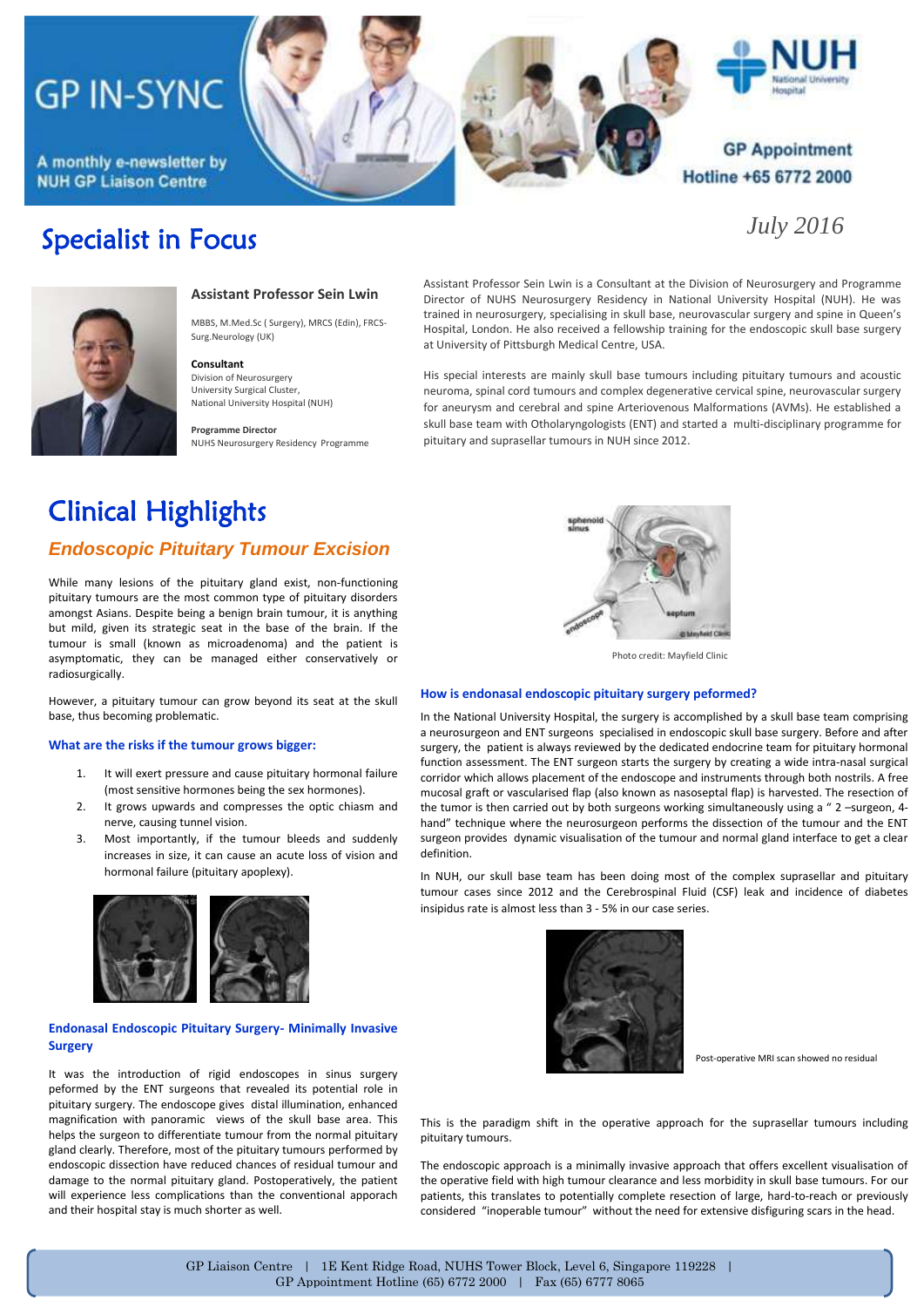

### Centre in Focus

*The NUH Colorectal Centre & its Multi-disciplinary Management of Colorectal Cancer to Provide Optimal Treatment for Better Outcome*

The National University Hospital's Colorectal Centre is a **one-stop comprehensive clinic** that provides reliable, collaborative and convenient treatment for **all elective and emergency colorectalrelated conditions**.

The Colorectal Centre manages these following colorectal conditions:

- 1. Cancer and polyp of the colon, rectum and anus
- 
- 2. Cancer and benign tumour of the appendix<br>2. Peritoneal cancer (mesothelioma, pseudomyxoma Peritoneal cancer (mesothelioma, peritonei, primary peritoneal carcinoma and peritoneal metastases from colorectal and ovarian cancer)
- 4. Screening for cancer and polyp of the colon and rectum
- 5. Benign colorectal conditions (diverticular disease, gastrointestinal bleeding, ischemic colon, infection, volvulus, stricture, radiation-related complications and intestinal fistula)
- 6. Anorectal conditions (anorectal infection and fistula, piles and anal fissures)
- 7. Hereditary colorectal cancer (lynch syndrome/hereditary non-polyposis colorectal cancer syndrome, familial adenomatous polyposis and family cancer syndrome)
- 8. Functional pelvic floor dysfunctions (fecal incontinence, constipation, anal pain and rectal prolapse)
- 9. Stoma and wound-related complications

We take pride in our **team approach** to care for our patients. We are a cohesive team of eight highly trained colorectal surgeons and advanced trained nurses in perioperative surgical management, stoma and wound management, colonoscopy and functional pelvic floor assessment.

Our consultants are: Dr Bettina Lieske Dr Cheong Wai Kit

Dr Chong Choon Seng Dr Frances Lim Dr Sharon Koh Dr Tan Ker Kan





Our team meets twice a week to discuss treatment plans for all our patients with colorectal cancer and complicated colorectal problems. This is to ensure that all our final treatment plans are up-to-date, tailored and individualised to the patients' individual characteristics, evidence-based and the most appropriate for our patients. **In short, our patients benefit from the combined expertise and experience of our team of specialists.**

Here, we take pride in our **patient-centric model of care**. We always try our utmost best to provide expedient management by consolidating diagnostic and therapeutic management together in the outpatient or day-surgery setting to minimise hospitalization stay, and for those admitted, to enroll in our Fast Track Surgery Programme to shorten hospital stay and improve their perioperative experience and finally, to optimise our follow-up consultations in the same day to reduce inconvenience to our patients and their caregivers.

### **GP Liaison Centre (GPLC)**

GP Appointment Hotline: +65 6772 2000 Visit us at [http://www.nuh.com.sg/nuh\\_gplc/](http://www.nuh.com.sg/nuh_gplc/)

As a specialty centre, we are **well equipped** with advanced diagnostic and therapeutic facilities and trained staff in one centre to handle all colorectal-related conditions. We offer these following diagnostic investigations and therapeutic managements:

#### **COLONOSCOPY**

- Advanced colonoscopy with image-enhancement technology (magnifying chromoendoscopy and FICE-Fuji Intelligent Chromo Endoscopy technology) to help increase polyp detection and malignant polyp detection accuracy and the availability of advanced polypectomy technical expertise (endoscopic mucosal resection, EMR and endoscopic submucosal dissection, ESD) to remove these polyps
- Colonoscopic stenting for obstructed colorectal cancer
- Direct access to colonoscopy service for colorectal cancer screening
- Endorectal Ultrasonography for the assessment of rectal polyp to determine cancer potential and plan optimal treatment (endoscopic or surgery)

#### **COLORECTAL SURGERY**

- Laparoscopic and open colorectal cancer surgery including robotic assisted laparoscopic surgery, transanal total mesorectal excision (ta-TME), complete mesocolic excision (CME) and transanal minimally invasive surgery (TAMIS)
- Exanterative pelvic surgery for locally advanced colorectal cancer and recurrent colorectal cancer
- Cytoreductive surgery (Peritonectomy) and Hyperthermic IntraPeritoneal Chemotherapy (HIPEC) for peritoneal and appendicular cancers
- Fast Track Surgery also known as Enhanced Recovery After Surgery (ERAS) programme to optimise patients' hospitalisation and surgical experience. This has resulted in earlier feeding and mobilisation, quicker recovery and shorter hospital stay hence improved surgical outcomes and better patient experience

#### **COLORECTAL CANCER**

A dedicated and multi-disciplinary Colorectal Cancer Tumour Group consisting of colorectal surgeon, medical oncologist, radiation oncologist, radiologist, pathologist, palliative care specialist, specialist nurses and coordinators and other associated allied health staff to jointly discuss and manage all patients with colorectal cancer in NUH to ensure quality cancer care.

#### **ANAL SURGERY**

- 3D Endoanal Ultrasonography for the assessment of anal fistula to plan optimal surgery including LIFT (ligation of intersphincteric fistula tract) and endorectal advancement flap
- Ambulatory surgery (day surgery) for piles including stapler haemorrhoidectomy and transanal haemorrhoidal dearterialisation (THD)
- Medical and surgical management for chronic anal fissure including botox injection

#### **ASSESSMENT AND MANAGEMENT OF FUNCTIONAL BOWEL DYSFUNCTION**

- 3D Endoanal Ultrasonography to assess anal sphincter integrity, pudental nerve electromyography assessment and anal pressure studies in the complete assessment of fecal incontinence to optimise management planning
- Transit marker study and defecography to assess patients with chronic constipation and availability of biofeedback therapy to manage patients with puborectalis paradox (animus)
- Investigation and management for patients with chronic anal pain (proctalgia fugax)

#### **CLINIC TREATMENT**

Same day clinic consult combined with office treatment e.g. rubber band ligation treatment for piles and office or day surgical procedures e.g. drainage of perianal abscess or perianal haematoma.

#### **STOMA AND WOUND CARE**

- Specialist nurse management for surgical wounds and stoma-related complications. The Colorectal Centre has always been actively looking for ways to improve our patients' journey and outcome by providing seamless, convenient and efficient care between primary care and specialty care in NUH (outpatient and inpatient care). We aim to provide the best care for patients suffering from colorectal problems.

We would like to hear from you on how we can cooperate to serve and care for our patients better. We welcome your suggestions and ideas and you can contact us at 6772 2230.